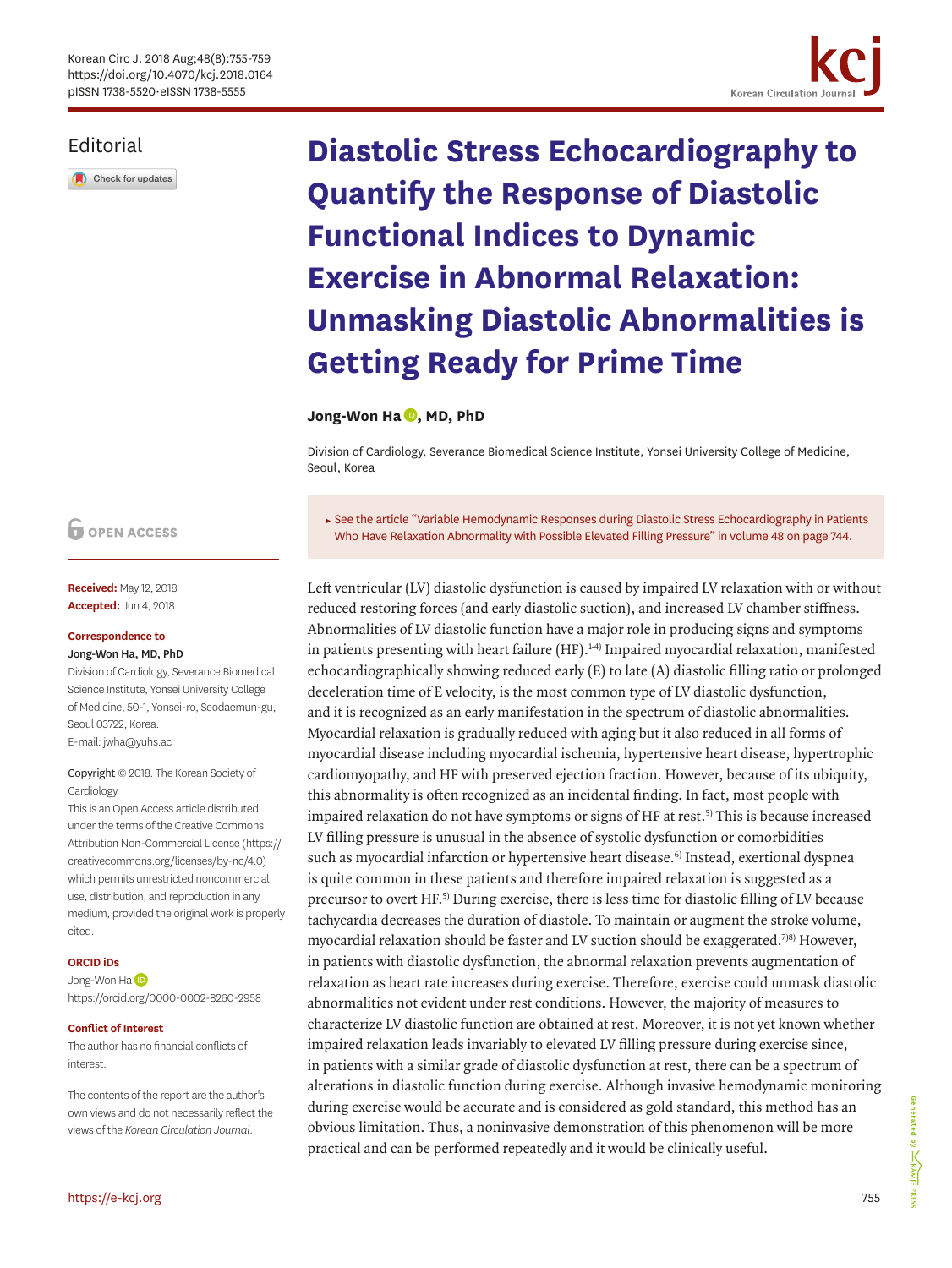Diastolic stress echocardiography refers to the use of exercise Doppler echocardiography to detect impaired LV diastolic functional reserve and the resulting increase in LV filling pressure during exercise and it was introduced more than a decade ago and has been proven feasible.[9](#page-3-5)[-12\)](#page-3-6) More recently, guidelines from American Society of Echocardiography (ASE)/ European Association of Cardiovascular Imaging (EACVI) regarding the evaluation of LV diastolic function by echocardiography<sup>[13\)](#page-3-7)14)</sup> and clinical use of stress echocardiography in nonischemic heart diseas[e15\)](#page-3-9)[16\)](#page-3-10) included diastolic stress echocardiography as a valuable tool for the evaluation of patients with unexplained dyspnea and subclinical LV diastolic dysfunction.

<span id="page-1-1"></span><span id="page-1-0"></span>In this issue of the Journal, Jang and colleagues<sup> $17$ </sup> present an interesting analysis emphasizing the importance of assessing LV diastolic function during exercise. The authors prospectively performed diastolic stress echocardiography in 120 patients with impaired relaxation and borderline E/e′. Markedly heterogeneous hemodynamic changes during exercise could be delineated and thus they suggested that diastolic stress echocardiography was useful to further characterize these patients. Their findings are consistent with a previous observation<sup>18)</sup> showing that subjects with impaired relaxation and normal ejection fraction at rest exhibit a wide spectrum of alterations in diastolic function during exercise. A previous study also showed that patients with impaired relation who had lower diastolic functional reserve during exercise had stiffer ventricle and higher LV filling pressure during exercise and showed lower exercise capacity.[18\)](#page-3-12) In the present study, despite normal LV filling pressure at rest, almost 40% of patients showed elevated filling pressure during exercise. These results further underscore the need for assessing hemodynamic performance during some forms of stress, especially exercise, since this could unmask further diastolic abnormalities in a significant proportion of patients with mild diastolic dysfunction at rest. Moreover, to better understand the pathophysiology of patients with impaired relaxation at rest, assessment of hemodynamic performance during exercise would be more revealing.

<span id="page-1-2"></span>Another interesting observation from the study was that the proportion of patients who have significant dyspnea was almost double in patients who showed increased LV filling pressure during exercise when compared with that of patients without elevated filling pressure during exercise. These findings imply that increased in LV filling pressure during exercise may contribute to symptom of dyspnea and exercise intolerance. The cause of exercise intolerance in some patients with LV failure is diminished cardiac output, so that inadequate oxygen is delivered to working skeletal muscle to meet the demands of aerobic metabolism. However, in other patients, exercise intolerance is due to a rise in pulmonary capillary wedge pressure, resulting in marked dyspnea[.19\)](#page-4-0) The results of the present study further emphasized that an increase in LV filling pressure rather than abnormal stroke volume response may be a more important hemodynamic contributor during low level supine exercise in patients with impaired relaxation at rest.

<span id="page-1-5"></span><span id="page-1-4"></span><span id="page-1-3"></span>In the current study, approximately 30% of patients developed exercise-induced pulmonary hypertension (PH). Exercise-induced PH is a less-well understood entity but it is common in subjects with reduced as well as preserved LV ejection fraction.<sup>[20\)](#page-4-1)</sup> It is considered as an important cause of exertional dyspnea and exercise intolerance.<sup>20)21)</sup> Although an increase in LV filling pressure is strongly related with exercise-induced PH, exercise-induced PH can occur in the absence of a significant increase in LV filling pressure. Exercise-induced PH in subjects with preserved LV ejection fraction has been shown to be associated with worse outcomes and an increase in LV filling pressure during exercise was the most important prognostigator.[22\)](#page-4-3) Diastolic stress echocardiography is quite helpful in this regard because a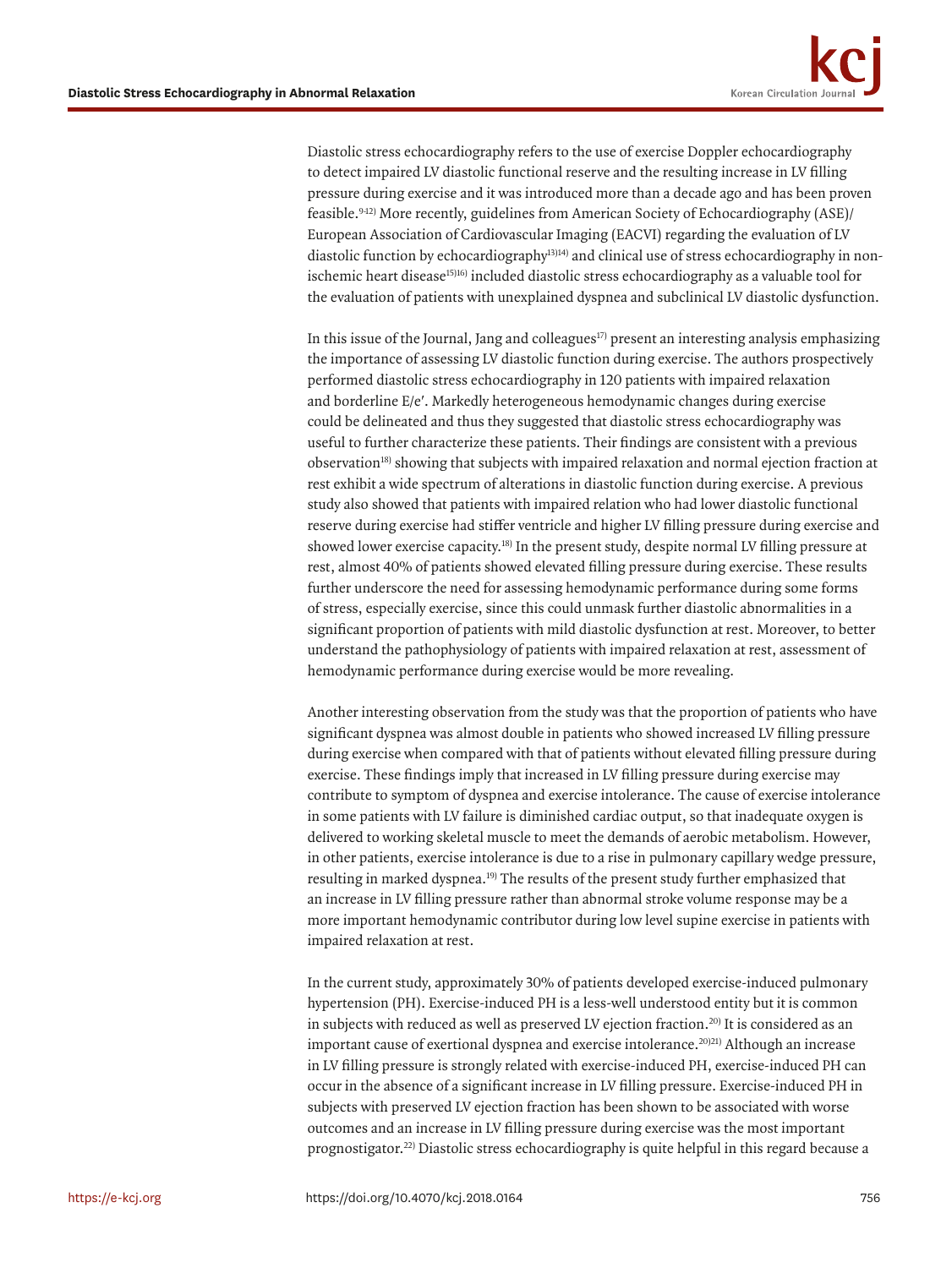reliable estimation of both LV filling pressure and pulmonary artery systolic pressure can be obtained non-invasively during exercise.

<span id="page-2-1"></span>Including the current study, most of the previous studies regarding diastolic stress echocardiography excluded the patients with significant coronary artery disease (CAD) to avoid confounding effects from myocardial ischemia to diastolic dysfunction.<sup>942)</sup> However, in our clinical practice, patients with significant CAD with or without myocardial ischemia would be an important subset of patient population in whom the assessment of exerciseinduced increase in LV filling pressure would be critically important. Future studies would be warranted to clarify this issue. In the present study, even after performing diastolic stress echocardiography, 47% of patients were classified as indeterminate. In recent guidelines, diastolic stress echocardiography is considered definitively abnormal when the septal E/e′ ratio is >15, peak tricuspid regurgitant velocity is >2.8 m/sec with exercise and the septal e′ velocity is <8 cm/sec at baseline.<sup>13[-16\)](#page-3-10)</sup> If the interpretation criteria from the recent guidelines were employed, the proportion of the patients who were classified as indeterminate would be much less.

<span id="page-2-4"></span>Do we need a better diastolic stress echocardiography? The short answer is "yes." How can we improve the diagnostic accuracy and utility of diastolic stress echocardiography? Recently, it has been shown that the absence of a decrease in minimal LV pressure during exercise, a manifestation of impaired LV suction, was closely linked with impaired LV untwisting during exercise.[23\)](#page-4-4) In patients with normal LV ejection fraction, previously treated for CAD, we have shown a range of responses when measuring minimum LV diastolic pressure, *tau*, and untwisting velocity. Patients with decrease in minimum LV diastolic pressure had most marked increase in LV untwisting velocity with exercise. Furthermore, e′ velocity during exercise was highest in patients with decrease in minimum LV diastolic pressure. Change in LV end-systolic volume was similar in patients with decrease and increase in LV minimum pressure, suggesting that restoring forces was not accounting for the difference in e′ and untwisting velocity. These findings imply that dynamic changes in LV apical back rotation during exercise can be used as a non-invasive parameter of diastolic suction during exercise. More work would be needed to refine and standardize the methodology for measuring twisting deformation, but provided the technique is improved, untwisting velocity may become an important addition to the diastolic stress echocardiography[.24\)](#page-4-5)

<span id="page-2-5"></span><span id="page-2-3"></span>The decades of investigation into the diastolic stress echocardiography have provided us with many wonderful insights into cardiovascular hemodynamics and have improved our delivery of care for patients with diastolic dysfunction and exertional dyspnea. The novel and important insights provided by Jang and colleagues<sup>17)</sup> in their elegant study have vertically advanced our understanding to diastolic dysfunction. With these efforts and the recommendations from the recent guidelines, $13-16$  $13-16$  it is quite evident that the integration of diastolic stress echocardiography into clinical practice will certainly enhance our understanding and better management to our patients.<sup>[25\)](#page-4-6)</sup>

## <span id="page-2-2"></span>**REFERENCES**

<span id="page-2-6"></span><span id="page-2-0"></span>[1.](#page-0-0) Gaasch WH, Levine HJ, Quinones MA, Alexander JK. Left ventricular compliance: mechanisms and clinical implications. *Am J Cardiol* 1976;38:645-53. **[PUBMED](http://www.ncbi.nlm.nih.gov/pubmed/136186) | [CROSSREF](https://doi.org/10.1016/S0002-9149(76)80015-X)**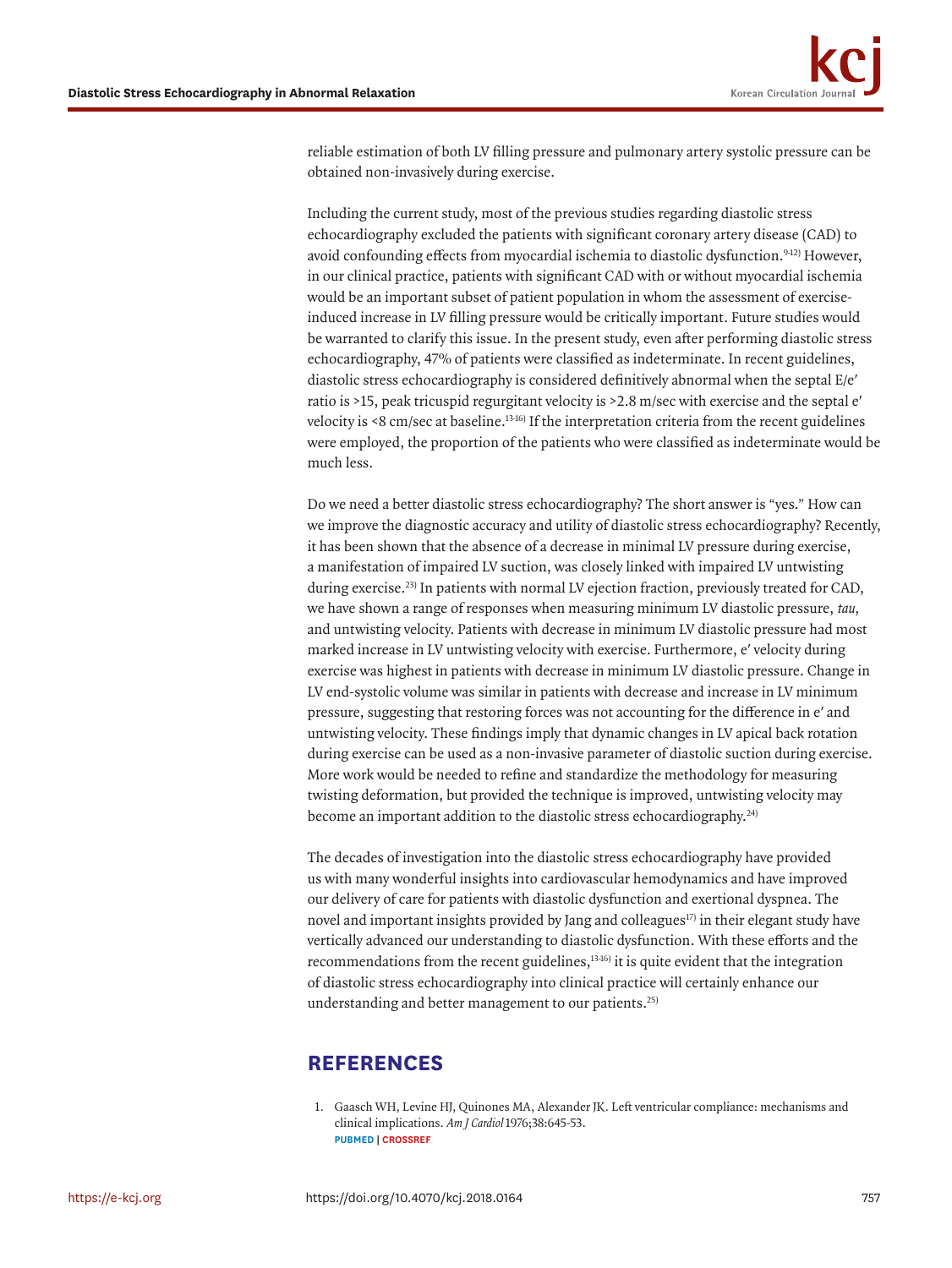- 2. Grossman W, McLaurin LP. Diastolic properties of the left ventricle. *Ann Intern Med* 1976;84:316-26. **[PUBMED](http://www.ncbi.nlm.nih.gov/pubmed/769626) | [CROSSREF](https://doi.org/10.7326/0003-4819-84-3-316)**
- 3. Grossman W, Barry WH. Diastolic pressure-volume relations in the diseased heart. *Fed Proc* 1980;39:148-55. **[PUBMED](http://www.ncbi.nlm.nih.gov/pubmed/6444388)**
- <span id="page-3-0"></span>[4.](#page-0-0) Vasan RS, Larson MG, Benjamin EJ, Evans JC, Reiss CK, Levy D. Congestive heart failure in subjects with normal versus reduced left ventricular ejection fraction: prevalence and mortality in a population-based cohort. *J Am Coll Cardiol* 1999;33:1948-55. **[PUBMED](http://www.ncbi.nlm.nih.gov/pubmed/10362198) | [CROSSREF](https://doi.org/10.1016/S0735-1097(99)00118-7)**
- <span id="page-3-1"></span>[5.](#page-0-1) Redfield MM, Jacobsen SJ, Burnett JC Jr, Mahoney DW, Bailey KR, Rodeheffer RJ. Burden of systolic and diastolic ventricular dysfunction in the community: appreciating the scope of the heart failure epidemic. *JAMA* 2003;289:194-202. **[PUBMED](http://www.ncbi.nlm.nih.gov/pubmed/12517230) | [CROSSREF](https://doi.org/10.1001/jama.289.2.194)**
- <span id="page-3-2"></span>[6.](#page-0-2) Marwick TH, Wong CY. Role of exercise and metabolism in heart failure with normal ejection fraction. *Prog Cardiovasc Dis* 2007;49:263-74. **[PUBMED](http://www.ncbi.nlm.nih.gov/pubmed/17185114) | [CROSSREF](https://doi.org/10.1016/j.pcad.2006.08.006)**
- <span id="page-3-3"></span>[7.](#page-0-3) Cheng CP, Igarashi Y, Little WC. Mechanism of augmented rate of left ventricular filling during exercise. *Circ Res* 1992;70:9-19. **[PUBMED](http://www.ncbi.nlm.nih.gov/pubmed/1345778) | [CROSSREF](https://doi.org/10.1161/01.RES.70.1.9)**
- <span id="page-3-4"></span>[8.](#page-0-3) Mizushige K, Matsuo H, Nozaki S, Kwan OL, DeMaria AN. Differential responses in left ventricular diastolic filling dynamics with isometric handgrip versus isotonic treadmill exertion. *Am Heart J* 1996;131:131-7. **[PUBMED](http://www.ncbi.nlm.nih.gov/pubmed/8553999) | [CROSSREF](https://doi.org/10.1016/S0002-8703(96)90061-7)**
- <span id="page-3-5"></span>[9.](#page-2-1) Ha JW, Oh JK, Pellikka PA, et al. Diastolic stress echocardiography: a novel noninvasive diagnostic test for diastolic dysfunction using supine bicycle exercise Doppler echocardiography. *J Am Soc Echocardiogr* 2005;18:63-8. **[PUBMED](http://www.ncbi.nlm.nih.gov/pubmed/15637491) | [CROSSREF](https://doi.org/10.1016/j.echo.2004.08.033)**
- 10. Ha JW, Ahn JA, Kim JM, et al. Abnormal longitudinal myocardial functional reserve assessed by exercise tissue Doppler echocardiography in patients with hypertrophic cardiomyopathy. *J Am Soc Echocardiogr* 2006;19:1314-9. **[PUBMED](http://www.ncbi.nlm.nih.gov/pubmed/17098132) | [CROSSREF](https://doi.org/10.1016/j.echo.2006.05.022)**
- 11. Burgess MI, Jenkins C, Sharman JE, Marwick TH. Diastolic stress echocardiography: hemodynamic validation and clinical significance of estimation of ventricular filling pressure with exercise. *J Am Coll Cardiol* 2006;47:1891-900. **[PUBMED](http://www.ncbi.nlm.nih.gov/pubmed/16682317) | [CROSSREF](https://doi.org/10.1016/j.jacc.2006.02.042)**
- <span id="page-3-6"></span>[12.](#page-2-1) Ha JW, Lee HC, Kang ES, et al. Abnormal left ventricular longitudinal functional reserve in patients with diabetes mellitus: implication for detecting subclinical myocardial dysfunction using exercise tissue Doppler echocardiography. *Heart* 2007;93:1571-6. **[PUBMED](http://www.ncbi.nlm.nih.gov/pubmed/17449503) | [CROSSREF](https://doi.org/10.1136/hrt.2006.101667)**
- <span id="page-3-7"></span>[13.](#page-2-2) Nagueh SF, Smiseth OA, Appleton CP, et al. Recommendations for the evaluation of left ventricular diastolic function by echocardiography: an update from the American Society of Echocardiography and the European Association of Cardiovascular Imaging. *J Am Soc Echocardiogr* 2016;29:277-314. **[PUBMED](http://www.ncbi.nlm.nih.gov/pubmed/27037982) | [CROSSREF](https://doi.org/10.1016/j.echo.2016.01.011)**
- <span id="page-3-8"></span>[14.](#page-1-0) Nagueh SF, Smiseth OA, Appleton CP, et al. Recommendations for the evaluation of left ventricular diastolic function by echocardiography: an update from the American Society of Echocardiography and the European Association of Cardiovascular Imaging. *Eur Heart J Cardiovasc Imaging* 2016;17:1321-60. **[PUBMED](http://www.ncbi.nlm.nih.gov/pubmed/27422899) | [CROSSREF](https://doi.org/10.1093/ehjci/jew082)**
- <span id="page-3-9"></span>[15.](#page-1-1) Lancellotti P, Pellikka PA, Budts W, et al. The clinical use of stress echocardiography in non-ischaemic heart disease: recommendations from the European Association of Cardiovascular Imaging and the American Society of Echocardiography. *Eur Heart J Cardiovasc Imaging* 2016;17:1191-229. **[PUBMED](http://www.ncbi.nlm.nih.gov/pubmed/27880640) | [CROSSREF](https://doi.org/10.1093/ehjci/jew190)**
- <span id="page-3-10"></span>[16.](#page-2-2) Lancellotti P, Pellikka PA, Budts W, et al. The clinical use of stress echocardiography in non-ischaemic heart disease: recommendations from the European Association of Cardiovascular Imaging and the American Society of Echocardiography. *J Am Soc Echocardiogr* 2017;30:101-38. **[PUBMED](http://www.ncbi.nlm.nih.gov/pubmed/28164802) | [CROSSREF](https://doi.org/10.1016/j.echo.2016.10.016)**
- <span id="page-3-11"></span>[17.](#page-2-3) Jang JY, Lee S, Kim DH, Song JM, Kang DH, Song JK. Variable hemodynamic responses during diastolic stress echocardiography in patients who have relaxation abnormality with possible elevated filling pressure. *Korean Circ J* 2018;48:744-54. **[CROSSREF](https://doi.org/10.4070/kcj.2018.0046)**
- <span id="page-3-12"></span>[18.](#page-1-2) Ha JW, Choi D, Park S, et al. Left ventricular diastolic functional reserve during exercise in patients with impaired myocardial relaxation at rest. *Heart* 2009;95:399-404. **[PUBMED](http://www.ncbi.nlm.nih.gov/pubmed/18653572) | [CROSSREF](https://doi.org/10.1136/hrt.2008.145441)**